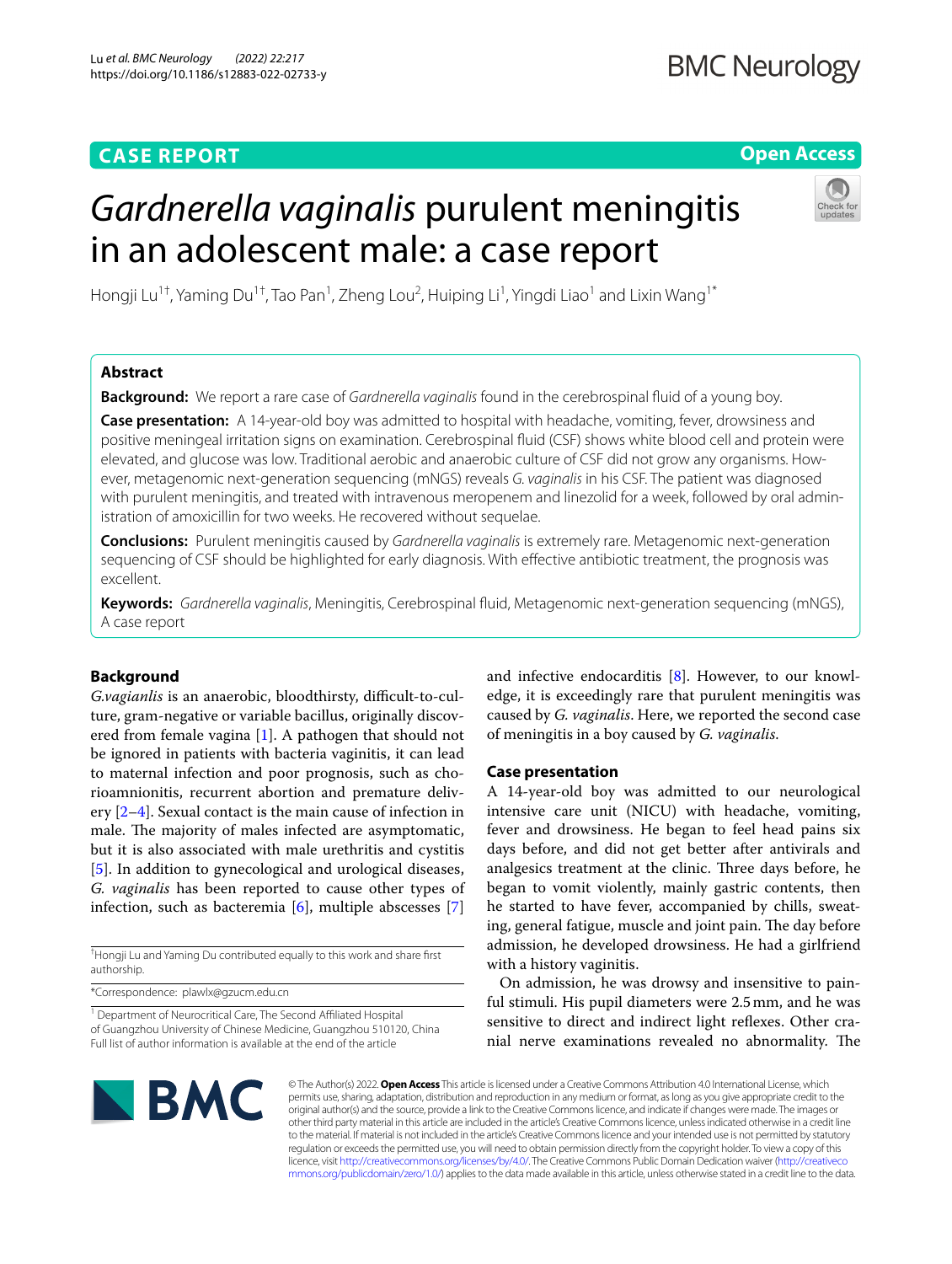muscle strength of the limbs was level 5<sup>−</sup>, with normal muscle tone and sensation. Meningeal irritation signs were positive, and tendon reflexes of the extremities were normal. Computed tomography (CT) on head and chest were normal. Blood tests revealed that C-reactive protein was high at 211.95mg/L (normal:0.00–6.00mg/L), and procalcitonin was at 2.83ng/ml (normal:0–0.05ng/ ml). Blood culture was sterile. Widal test, Weil-Felix test, detection of *Mycobacterium tuberculosis* DNA and indicators of immune function were normal. A lumbar puncture was performed, and the cerebrospinal fuid (CSF) was measured at 260mmH2O, slightly turbid. The CSF appeared a white blood cell count of  $4620 \times 10^{6}/L$ (90% neutrophils, 8% lymphocyte, 2% monocyte), protein of 2116mg/L (normal:150-450mg/L), and glucose of 2.42mmol/L (normal:2.80–4.50mmol/L).

Aerobic and anaerobic cultures of the CSF via blood culture bottles (bioMerieux) at  $35 \pm 1.5^{\circ}$ C for 14 days did not demonstrate any organism(s) growth. However, mNGS (Hugo Biotech Co., Ltd.) revealed positive results from CSF, with *G. vaginalis* being the predominant microorganism, showing 406 unique reads of *G. vaginalis* with the coverage rate at  $0.95\%$  of its genome (Fig. [1](#page-2-0)). The results were confrmed by PCR tests (Hugo Biotech Co., Ltd.) with primers (forward, TTACTGGTGTATCAC TGTAAGG; reverse, CCGTCACAGGCTGAACAGT) aligned to the 16S rRNA gene of *G. vaginalis*. Therefore, *G. vaginalis* was diagnosed as the causative pathogen.

According to the diagnostic result, we empirically administered intravenous meropenem (2 g, q8h) and linezolid (0.6g, q12h) to the patient for a week. On the third day, with his headache alleviating and no vomiting, he was transferred out of the NICU. On the 6th day, the patient was awake, without headache, vomiting or fever. On the same day, magnetic resonance imaging (MRI) examination of his brain showed no abnormality. Reviewed examination of CSF showed that white blood cells at  $10 \times 10^{6}$ /L, protein level at 520mg/L and glucose level at  $2.91$  mmol/L. Then, the patient was given oral amoxicillin for two weeks. After three months of follow-up, the patient had recovered completely.

#### **Discussion and conclusions**

Although *G. vaginalis* is the main pathogen for female vaginitis, it can cause severe infections in other systems by damaging local tissues. Diferent from other anaerobic bacteria in vagina, *G. vaginalis* has higher pathogenicity due to its secretion of various virulence factors such as vaginolysin (VLY) and sialidase, as well as its bioflm formation. VLY secreted by *G. vaginalis* is a pore-forming toxin (PFT) and the high levels of VLY expression is related to high cytotoxicity [\[9](#page-3-7), [10](#page-3-8)]. PFTs can destroy epithelial and endothelial cells in diferent tissues, causing the spread of bacteria to the corresponding tissues (eg., lung, brain) [[11](#page-3-9)]. Studies had also shown that high level of sialidase produced by *G. vaginalis* can increase the risk of low birth weight and preterm birth [[12\]](#page-3-10). Furthermore, it was demonstrated that *G. vaginalis* can adhere to vaginal epithelial cells and form thick biofilms. The formation of bioflm is an important factor in recurrent infections and antibiotic resistance [\[13](#page-3-11)]. In our case, the patient's girlfriend had a history of vaginitis. we hypothesized that the patient contracted *G. vaginalis* from his sexual partner, and the highly expressed VLY could damage the brain endothelial cells, causing *G. vaginalis* to pass the blood-brain barrier. We had advised his girlfriend to have a physical examination.

Metronidazole is often used to treat bacterial vaginitis associated with *G. vaginalis*, and its cure rate is 80–90% [[1\]](#page-3-0). Furthermore, previous studies had found that *G. vaginalis* was sensitive to erythromycin, chloramphenicol, ceftriaxone, ceftazidime ciprofloxacin and cefuro-xime [[14](#page-3-12)]. At present, β-lactams have been widely used to treat *G. vaginalis*-related bacteremia and other infections of the extra-vaginal systems [[8,](#page-3-6) [10,](#page-3-8) [15](#page-3-13)]. In our case, the patient was treated with a combination of antibiotics (intravenous meropenem and linezolid), followed by oral amoxicillin. After sufficient antibiotics were given, the patient recovered without sequelae.

Three previous published cases of central nervous system (CNS) diseases caused by *G. vaginalis* are summarized in Table [1.](#page-2-1) Of the three patients, only one was diagnosed with meningitis. There was a five-day-old newborn, in whose CSF *G. vaginalis* was found, but with normal blood culture [\[15\]](#page-3-13). A young female patient presented with bacteremia and toxic encephalopathy. Brain MRI showed difused white matter lesions. In her blood culture, *G. vaginalis*37, a subtype of *G.vaginalis*, was found to produce high concentrations of VLY which might disrupt the blood-brain barrier [[10](#page-3-8)]. In addition, a male patient was infected by *G.vaginalis* from his girlfriend, resulting in multiple organ complications. His brain MRI revealed subacute septic embolism infracts of subcortical white matter at multiple sites [[8\]](#page-3-6).

The small number of cases reported might be due to the lack of proper diagnostic tools. Recently, mNGS had been shown to successfully improve the diagnosis of neurological infections, with its higher sensitivity [[16\]](#page-3-14). Our study suggested that the state-of-the-art mNGS technology showed high sensitivity in detecting *G. vaginalis* compared with other concurrent laboratory testing, and this target-independent identifcation of pathogens aided rapid pathogens identifcation and clinical treatment.

We reported a rare case of purulent meningitis due to *G. vaginalis*. After receiving the combined antibiotics treatment, the patient recovered with normal CSF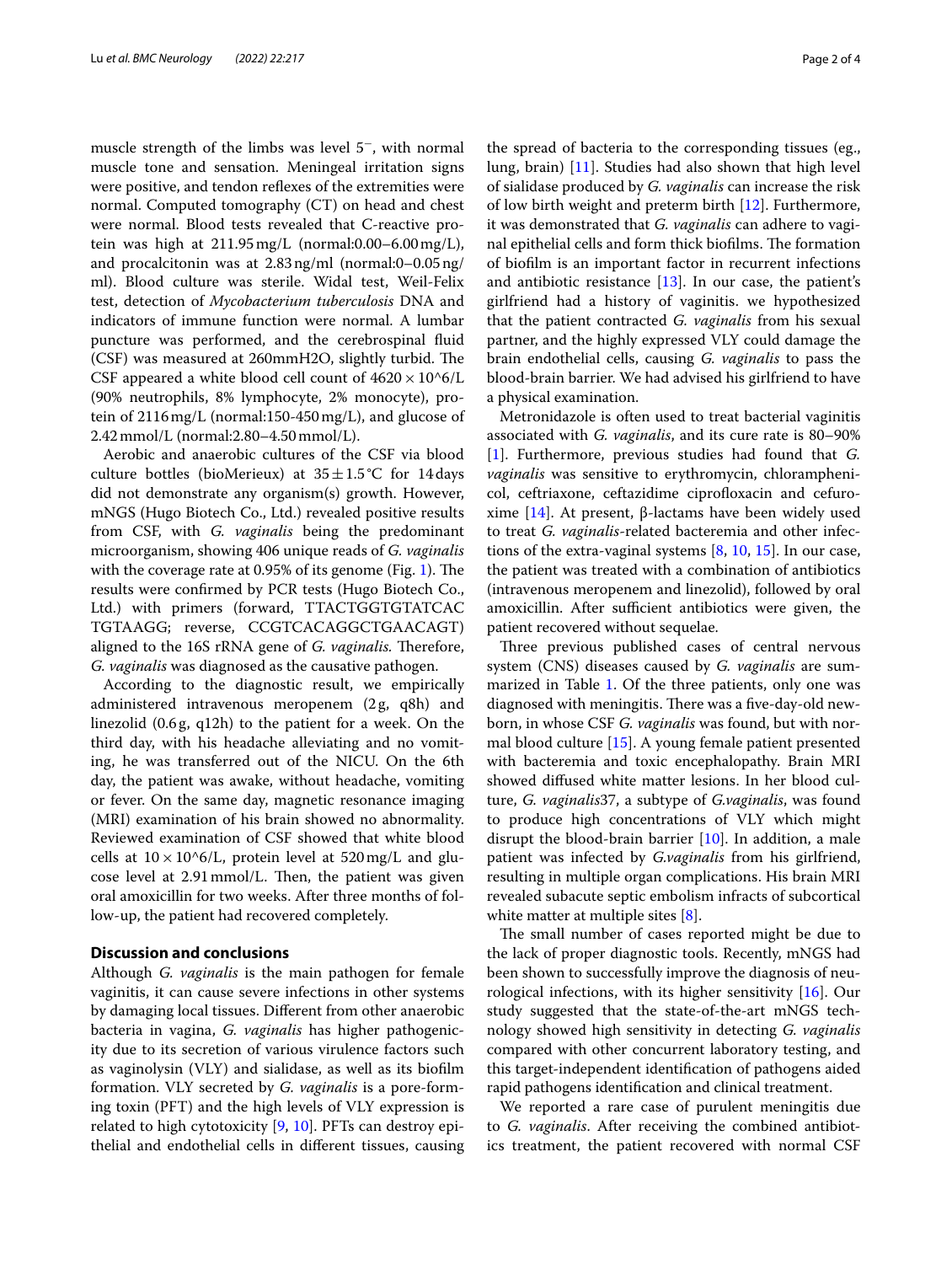

<span id="page-2-1"></span><span id="page-2-0"></span>

|  |  |  | Table 1 Three cases of central nervous system disease caused by G.vaginalis |
|--|--|--|-----------------------------------------------------------------------------|
|  |  |  |                                                                             |

| Case No. | Sex    | <b>Diagnosis</b>                                                        | Source of isolate | <b>Treatment</b>                               | Outcome   |
|----------|--------|-------------------------------------------------------------------------|-------------------|------------------------------------------------|-----------|
| 1[15]    | Female | <b>Meningitis</b>                                                       | CSF               | Ampicillin,<br>cefotaxime and netilmicin       | Recovered |
| 2[10]    | Female | Bacteremia,<br>Toxic encephalopathy                                     | Blood             | Amoxicillin-<br>clavulanate                    | Recovered |
| 3[8]     | Male   | Sepsis,<br>Infective endocarditis and emboli in<br>the kidney and brain | Blood             | Metronidazole, ceftriaxone and<br>erythromycin | Recovered |